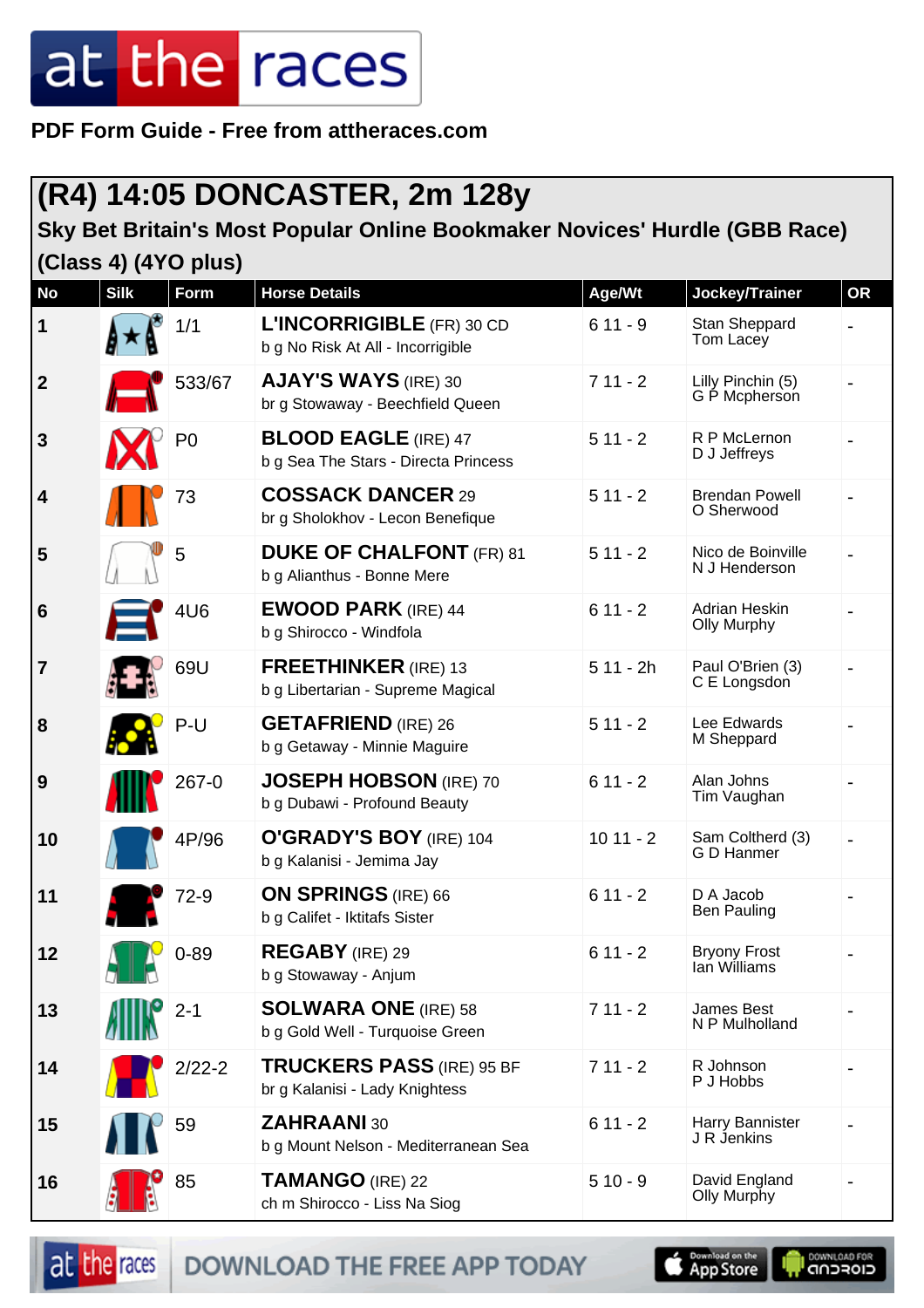**PDF Form Guide - Free from attheraces.com**

#### **(R4) 14:20 HEREFORD, 2m 4f 194y**

**foxtrotracing.com Join Our Winning Syndicates Handicap Chase (Class 3) (5YO plus)**

| <b>No</b>               | <b>Silk</b> | <b>Form</b>            | <b>Horse Details</b>                                              | Age/Wt      | Jockey/Trainer                                  | OR  |
|-------------------------|-------------|------------------------|-------------------------------------------------------------------|-------------|-------------------------------------------------|-----|
| $\mathbf 1$             |             | 16871-P                | <b>KAPGARRY</b> (FR) 23<br>b g Ballingarry - Kaprissima           | $811 - 12$  | <b>Sam Twiston-Davies</b><br>N A Twiston-Davies | 125 |
| $\overline{2}$          |             | U6227/2                | <b>DUSKY LARK 38</b><br>b g Nayef - Snow Goose                    | 11 11 - 10p | T J O'Brien<br><b>Robert Walford</b>            | 123 |
| $\mathbf{3}$            |             | $1/123 -$<br><b>B4</b> | <b>ORRISDALE</b> (IRE) 37<br>b g Oscar - Back To Loughadera       | $711 - 8$   | Jonjo O'Neill Jr.<br>Jonjo O'Neill              | 121 |
| $\overline{\mathbf{4}}$ |             | 322-421                | <b>FLAGRANT DELITIEP (FR) 27</b><br>gr g Fragrant Mix - Naltiepy  | $611 - 8$   | Aidan Coleman<br><b>Robert Walford</b>          | 121 |
| 5                       |             | 11P/52-<br>P           | <b>ROSMUC RELAY (IRE) 58 D</b><br>br g Presenting - Aughrim Vic   | $911 - 7v$  | T Scudamore<br>K C Bailey                       | 120 |
| $6\phantom{1}6$         |             | 11P654/                | <b>BRIANSTORM</b> (IRE) 662<br>b g Brian Boru - Coco Moon         | $911 - 5$   | <b>Charlie Deutsch</b><br>Miss V Williams       | 118 |
| $\overline{7}$          |             |                        | 6/414-24 SUBCONTINENT (IRE) 25 D<br>b g Dubawi - Saree            | $911 - 5$   | Miss L M Turner (7)<br>Miss V Williams          | 118 |
| 8                       |             | 5-52311                | VOLCANO (FR) 32<br>gr g Martaline - Lyli Rose                     | 7 11 - 4tp  | Ben Jones (3)<br>Sheila Lewis                   | 117 |
| 9                       |             |                        | 53-F3FP LAST ENCOUNTER (IRE) 37<br>b g Beneficial - Last Campaign | $1110 - 13$ | J Nailor (5)<br>Miss Sarah-jayne<br>Davies      | 112 |

DOWNLOAD THE FREE APP TODAY

at the races

**Completed on the I DOWNLOAD FOR**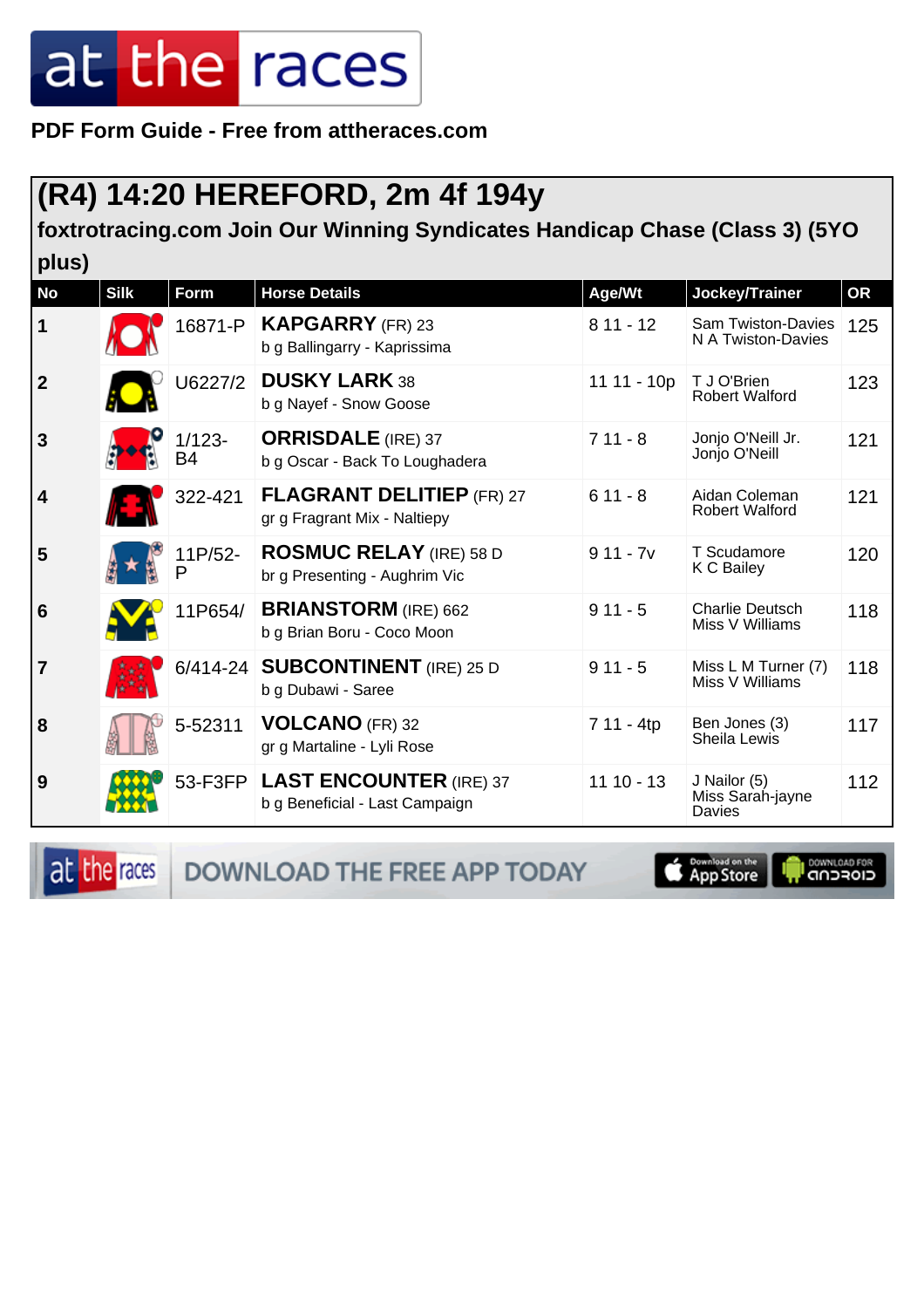**PDF Form Guide - Free from attheraces.com**

| <b>(R5) 14:40 DONCASTER, 3m 2f 1y</b><br>Play ITV7 Tonight Novices' Handicap Chase (GBB Race) (Class 4) (5YO plus) |             |                 |                                                                      |               |                                                   |     |
|--------------------------------------------------------------------------------------------------------------------|-------------|-----------------|----------------------------------------------------------------------|---------------|---------------------------------------------------|-----|
| <b>No</b>                                                                                                          | <b>Silk</b> | <b>Form</b>     | <b>Horse Details</b>                                                 | Age/Wt        | Jockey/Trainer                                    | OR  |
| 1                                                                                                                  |             | 42P2P-3         | <b>BIG NASTY 37</b><br>b g Black Sam Bellamy - Hello My Lovely       | $811 - 10$    | James Best<br>M Keighley                          | 120 |
| $\overline{2}$                                                                                                     |             |                 | 3613/6-5 POST WAR 26 C<br>b g Nayef - Antebellum                     | $1011 - 9$    | Nico de Boinville<br>N J Henderson                | 119 |
| 3                                                                                                                  |             | 5UP4-25         | LYGON ROCK (IRE) 60 BF<br>b g Robin Des Champs - Cute Lass           | $811 - 8t$    | R Johnson<br>H D Daly                             | 118 |
| $\vert$ 4                                                                                                          |             | 268-134         | <b>MONKEY PUZZLE 59 D</b><br>ch g Sulamani - Hunca Munca             | $911 - 8p$    | <b>Brendan Powell</b><br>O Sherwood               | 118 |
| 5                                                                                                                  |             | 36F-331         | <b>SHANTY ALLEY 24</b><br>b g Shantou - Alexander Road               | 7 11 - 7p     | Bryan Carver (3)<br><b>BICase</b>                 | 117 |
| $6\phantom{1}6$                                                                                                    |             |                 | 2/2152-3 WHATSDASTORY (IRE) 41<br>b m Beneficial - Supreme Contender | $811 - 7$     | <b>Charlie Hammond</b><br>(3)<br>Dr R D P Newland | 117 |
| $\overline{7}$                                                                                                     |             | 6241/77         | <b>MINELLA BOBO</b> (IRE) 51<br>gr g Oscar - Line Kendie             | $811 - 6$     | James Bowen<br>Miss R Curtis                      | 116 |
| 8                                                                                                                  |             | 37P-342         | <b>GARRANE</b> (IRE) 28<br>b g Tikkanen - Ballooley                  | $911 - 5v1t1$ | <b>Matt Griffiths</b><br>J Scott                  | 115 |
| 9                                                                                                                  |             | 1/3336-5        | <b>DONNIE BRASCO</b> (FR) 46<br>b g Buck's Boum - Parislatino        | 8 11 - 3p1    | David Bass<br>K C Bailey                          | 113 |
| 10                                                                                                                 |             | $45/25 -$<br>P3 | <b>GRAND TURINA 34</b><br>b m Kayf Tara - Cesana                     | $1011 - 2$    | H F Nugent (5)<br>Miss V Williams                 | 112 |
| 11                                                                                                                 |             | 4-3265P         | <b>BUSTER EDWARDS (IRE) 38 D</b><br>b g Kalanisi - Hot Oscar         | 8 11 - 0v1t   | David Noonan<br>D Pipe                            | 110 |
| 12                                                                                                                 |             | 224-133         | <b>SPEAK OF THE DEVIL (IRE) 32</b><br>ch g Mahler - A Fine Romance   | $811 - 0$     | S Mulqueen (3)<br>Miss Lucinda V<br>Russell       | 110 |

at the races DOWNLOAD THE FREE APP TODAY

App Store DOWNLOAD FOR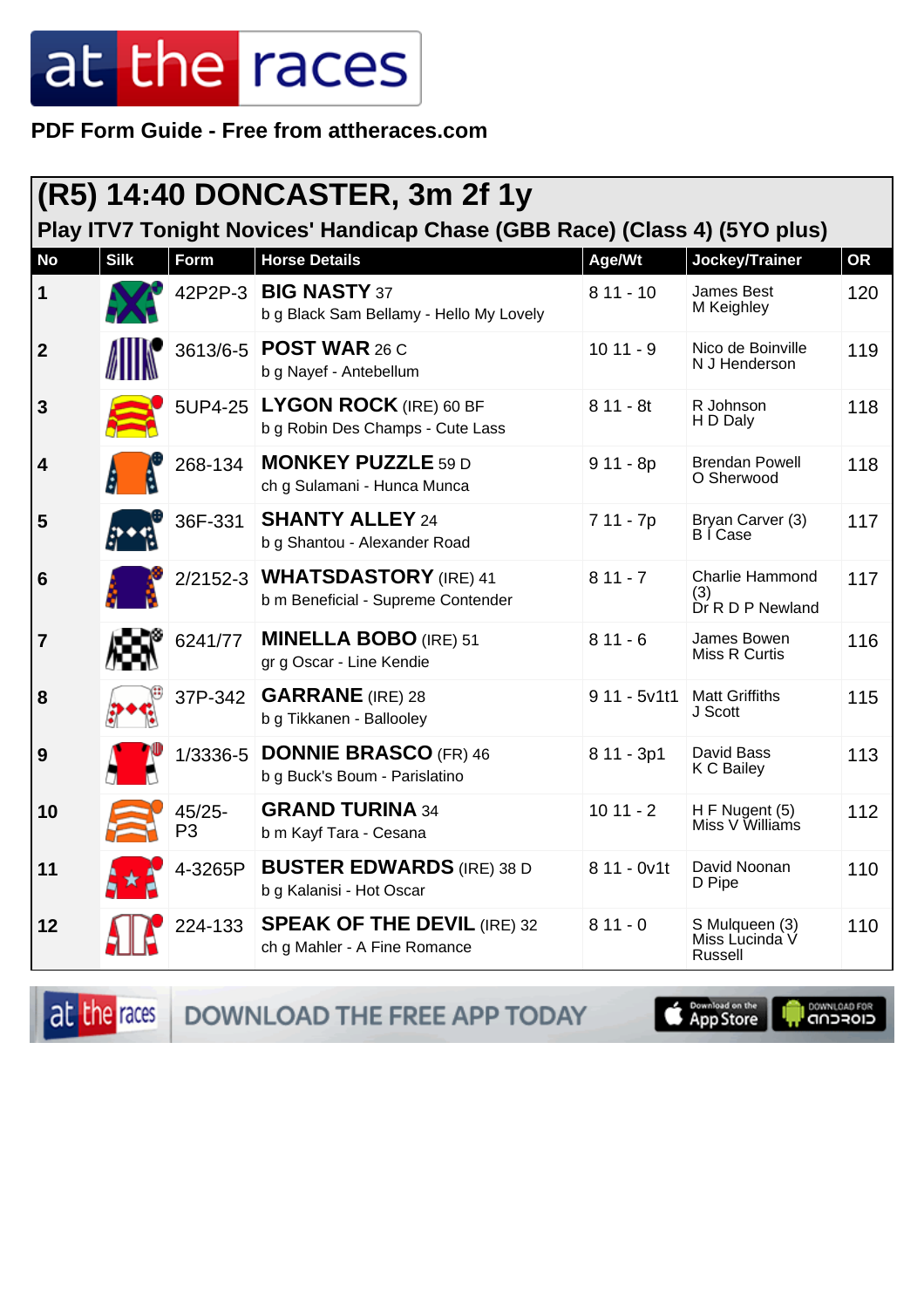**PDF Form Guide - Free from attheraces.com**

|            | (R2) 15:00 DUNDALK (A.W.), 1m 4f<br>Irishinjuredjockeys.com Handicap (45-65) (Div 2) (Class) (4YO plus) |          |                                                                 |                         |                                          |           |  |  |
|------------|---------------------------------------------------------------------------------------------------------|----------|-----------------------------------------------------------------|-------------------------|------------------------------------------|-----------|--|--|
| No(Dr)     | <b>Silk</b>                                                                                             | Form     | <b>Horse Details</b>                                            | Age/Wt                  | Jockey/Trainer                           | <b>OR</b> |  |  |
| 1(3)       |                                                                                                         | 225005-  | PEMPIE 31<br>ch m Lope De Vega - Penelope Star                  | $510 - 2t$              | C D Hayes<br>P J Murphy                  | 62        |  |  |
| 2(4)       |                                                                                                         | 063060-  | <b>CHARACTERISTIC 47</b><br>ch g Casamento - Stunned Silence    | $510 - 1$               | M A Enright<br>Liam G O'brien            | 61        |  |  |
| 3(9)       |                                                                                                         | 69707-   | <b>REFLECTIONIST</b> (FR) 26<br>b g Sea The Stars - Elle Same   | $410 - 1$ <sub>bt</sub> | J M Sheridan (5)<br>J McAuley            | 64        |  |  |
| 4(17)      |                                                                                                         | 0/4869-  | <b>STRIP LIGHT 31</b><br>ch g Outstrip - Quinine                | $410 - 0$               | G M Ryan<br>A McGuinness                 | 63        |  |  |
| 5(15)      |                                                                                                         | 200848-  | <b>MARICRUZ</b> 61 D<br>g m Most Improved - Miss Fancy Pants    | $69 - 13$ ht            | Siobhan Rutledge<br>(7)<br>J C McConnell | 59        |  |  |
| 6(16)      |                                                                                                         | 08/8004- | <b>STORM ELZA 40</b><br>b m Elzaam - Fallon                     | $59 - 12$               | L T McAteer (5)<br>Barry J Fitzgerald    | 58        |  |  |
| 7(2)       |                                                                                                         | 74/4000- | <b>SWITCH AROUND 49</b><br>b m Galileo - Switch                 | $59 - 12p$              | C T Keane<br>D K Weld                    | 58        |  |  |
| 8(11)      |                                                                                                         | 166000/  | <b>ZINAT</b> 754 (101J) C<br>g m Holy Roman Emperor - Zariziyna | $79 - 10$               | <b>B</b> M Coen<br>Roger McGrath         | 56        |  |  |
| 9(8)       |                                                                                                         | 80704-   | <b>EMPIRE STREET 95</b><br>b g Galileo - Chanting               | $49 - 9p1$              | <b>G F Carroll</b><br>J C McConnell      | 58        |  |  |
| 10(5)      |                                                                                                         | 000236-  | <b>QUIET DESIRE 24</b><br>ch m Zebedee - Goose Island           | $59 - 4p$               | D E Sheehy (5)<br>P Martin               | 50        |  |  |
| 11<br>(14) |                                                                                                         | 057418-  | <b>MACABAN CITY 31 CD</b><br>ch g Bungle Inthejungle - Obaha    | $59 - 3$                | M A Gallagher<br><b>Gerard Hussey</b>    | 49        |  |  |
| 12<br>(10) |                                                                                                         | 998/725- | <b>LEAHMAN</b> (GB) 117 (101J) BF<br>b g Lawman - Salinia       | $58 - 13$               | M P Sheehy (5)<br>T O'Brien              | 45        |  |  |
| 13(1)      |                                                                                                         | 062070-  | <b>SANTORINI SUN 24</b><br>b m Born To Sea - Trentini           | $68 - 13t$              | C D Maxwell<br>F G Hand                  | 45        |  |  |
| 14<br>(13) |                                                                                                         | 960/09-  | YALLA GO 47<br>b m Intikhab - Hakeeka                           | $58 - 13tp$             | Jack Cleary (10)<br>Michael G Cleary     | 45        |  |  |
| 15(6)      |                                                                                                         | 28/0610- | $CARIDADI$ 61 (30J) CD<br>b g Invincible Spirit - Charity Belle | $109 - 1$               | Reserve 1<br>J Morrison                  | 47        |  |  |
| 16<br>(12) |                                                                                                         | 850970-  | <b>MANAP</b> (GB) 40<br>b g Sepoy - Monshak                     | $48 - 10$               | Reserve 2<br><b>G P Cromwell</b>         | 45        |  |  |
| 17(7)      |                                                                                                         | 533046-  | <b>MERROIR 99</b><br>b f Born To Sea - Mozetta                  | $49 - 12$               | Reserve 3<br>Joseph P O'Brien            | 61        |  |  |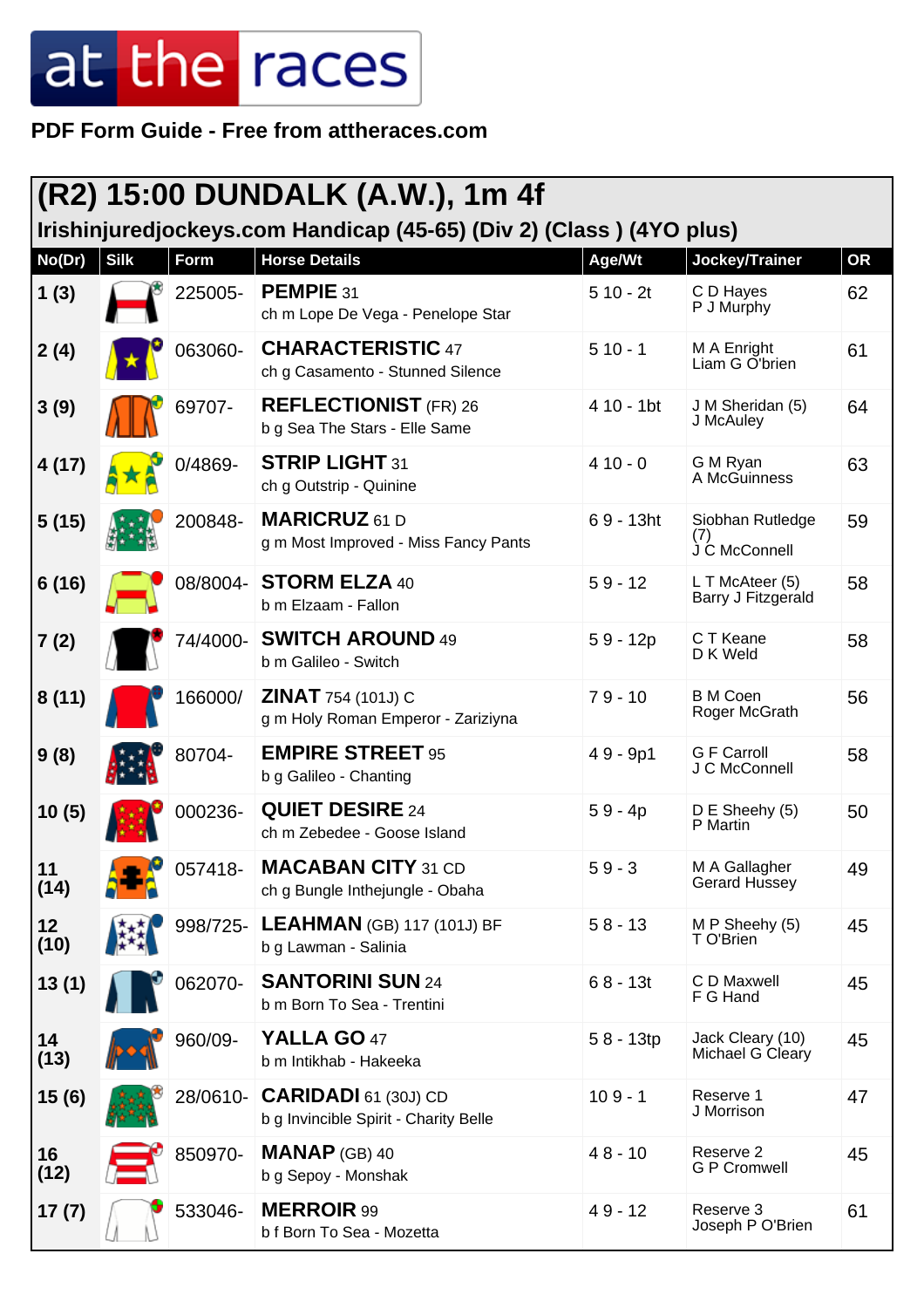**PDF Form Guide - Free from attheraces.com**

#### **(R6) 15:20 HEREFORD, 2m 3f 147y**

**foxtrotracing.com Join A National Hunt Syndicate Conditional Jockeys' Handicap Hurdle (Class 4) (4YO plus)**

| <b>No</b>               | <b>Silk</b> | <b>Form</b>              | <b>Horse Details</b>                                                    | Age/Wt      | Jockey/Trainer                            | <b>OR</b> |
|-------------------------|-------------|--------------------------|-------------------------------------------------------------------------|-------------|-------------------------------------------|-----------|
| $\mathbf 1$             |             | 862/P3-                  | <b>COAL STOCK (IRE) 571</b><br>ch g Red Jazz - Scar Tissue              | $612 - 0$   | J Nailor<br>Sam Thomas                    | 112       |
| $\boldsymbol{2}$        |             | <b>B2PP7-</b>            | <b>JUST SO COOL (IRE) 67 D</b><br>gr g Acambaro - Lauras Dote           | 10 11 - 12p | <b>Charlie Price</b><br>T Symonds         | 110       |
| $\mathbf{3}$            |             | 784/0U6                  | <b>TINTERN THEATRE (IRE) 47</b><br>b g King's Theatre - Rith Ar Aghaidh | $1011 - 12$ | Jack Savage (3)<br>N A Twiston-Davies     | 110       |
| $\overline{\mathbf{4}}$ |             | 543-146                  | <b>APPLE ROCK (IRE) 52 D</b><br>b g Royal Anthem - Wayward Cove         | $711 - 12$  | K Brogan (3)<br><b>Ben Pauling</b>        | 110       |
| 5                       |             | PPP <sub>5</sub> -<br>89 | <b>THE KNOT IS TIED (IRE) 50</b><br>b g Casamento - Really Polish       | $611 - 11$  | Max Kendrick<br>N B King                  | 109       |
| $6\phantom{1}6$         |             | 122-3P8                  | <b>VINNIE'S GETAWAY</b> (IRE) 46<br>b g Getaway - Trixskin              | $711 - 10$  | C J Todd<br><b>Olly Murphy</b>            | 108       |
| $\overline{7}$          |             | 3/89-322                 | <b>RUFIO 43 BF</b><br>b g Schiaparelli - Mole End                       | $711 - 8$   | Lorcan Murtagh (3)<br>Harry Fry           | 106       |
| 8                       |             | 505-447                  | <b>GRIMM STAR (FR) 86</b><br>b g Cokoriko - Beauty Blue                 | $511 - 8$   | Cillin Leonard (6)<br>Dr R D P Newland    | 106       |
| 9                       |             | 63-2523                  | <b>KERB LINE</b> (IRE) 38 BF<br>b g Arcadio - Native Craft              | $811 - 7$   | <b>Rex Dingle</b><br>J Scott              | 105       |
| 10                      |             | 2-667                    | <b>TO BE SURE 54</b><br>b g Sulamani - Egretta Island                   | $611 - 7$   | Conor Ring<br>Evan Williams               | 105       |
| 11                      |             | 6780-P6                  | <b>NELSON'S TOUCH 16</b><br>gr g Mount Nelson - Lady Friend             | $811 - 4$   | Daniel Sansom<br>J W Mullins              | 102       |
| 12                      | 8 B         | 46-3824                  | <b>SAMSON'S REACH 54 C</b><br>b g Phoenix Reach - Court Wing            | $811 - 4p$  | Jack Tudor<br>S Drinkwater                | 102       |
| 13                      |             | 6/0080-6                 | <b>UNBLINKING 39</b><br>b g Cacique - Deliberate                        | $811 - 0$   | Archie Bellamy (5)<br><b>Robert Bevis</b> | 98        |
| 14                      |             | 81-638                   | <b>DUBAI GUEST</b> (IRE) 30<br>b g Dubai Destination - Formidable Guest | $610 - 12$  | Fergus Gregory (3)<br>Olly Murphy         | 96        |
| 15                      |             | 06800-9                  | <b>LIGHTONTHEWING (IRE) 32</b><br>b g Winged Love - Neat 'n Nimble      | $610 - 8$   | Sean Houlihan<br>Mrs S Gardner            | 92        |
| 16                      |             | 40335-                   | JOUR A LA PLAGE (FR) 301<br>gr g Coastal Path - Juntina                 | $610 - 5$   | Ben Jones<br>A A Wintle                   | 89        |
| 17                      |             | 0005-46                  | <b>JUST GO FOR IT 12</b><br>b m Passing Glance - Just Jasmine           | $810 - 0t$  | William Marshall (3)<br>K Bishop          | 84        |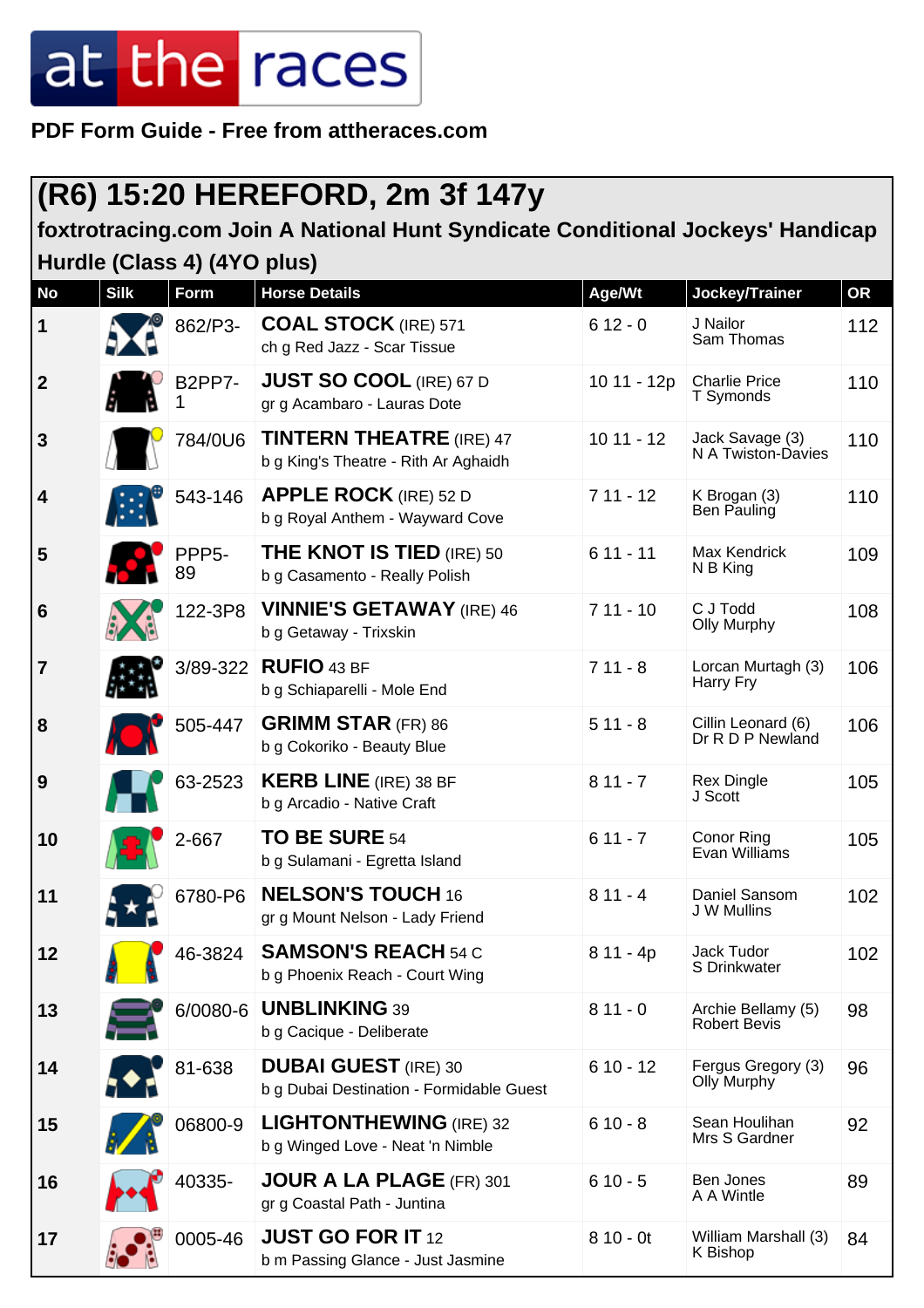**PDF Form Guide - Free from attheraces.com**

#### **(R7) 15:40 DONCASTER, 2m 128y**

#### **Sky Bet Money Back As Cash Standard Open NH Flat Race (GBB Race) (Class 5) (4YO to 6YO)**

| No               | <b>Silk</b> | <b>Form</b>    | <b>Horse Details</b>                                                        | Age/Wt     | Jockey/Trainer                        | <b>OR</b> |
|------------------|-------------|----------------|-----------------------------------------------------------------------------|------------|---------------------------------------|-----------|
| 1                |             |                | <b>ANGE ENDORMI (IRE)</b><br>ch g Leading Light - Maxford Lady              | $511 - 5$  | Luca Morgan (7)<br>Ben Pauling        |           |
| $\boldsymbol{2}$ | 蘇           |                | <b>BRICKLAGGER (IRE) 60</b><br>ch g Frozen Power - Annaofcompton            | $611 - 5$  | James Bowen<br>Miss E C Lavelle       |           |
| $\mathbf{3}$     |             | 2              | <b>FLEMENSTIDE</b> (IRE) 64<br>b g Flemensfirth - Keep Face                 | $611 - 5$  | H Cobden<br>P F Nicholls              |           |
| 4                |             | U <sub>3</sub> | <b>GALORE DESASSENCES</b> (FR) 45<br>b g Rail Link - Villezbelle            | $511 - 5$  | David Noonan<br>N J Hawke             |           |
| 5                |             |                | <b>HILLCREST</b> (IRE)<br>br g Stowaway - Shop Dj                           | $611 - 5$  | R Johnson<br>H D Daly                 |           |
| $6\phantom{1}6$  |             |                | <b>LANDEN CALLING (IRE) 73</b><br>gr g Watar - Gill Hall Lady               | $511 - 5$  | P J Brennan<br>F O'Brien              |           |
| $\overline{7}$   |             | 20             | <b>MEXICO</b> (GER) 32<br>b g Sea The Moon - Mexicali                       | $511 - 5$  | C Gethings<br><b>Stuart Edmunds</b>   |           |
| 8                |             |                | <b>MORFEE</b> (IRE)<br>b g Dylan Thomas - Ma Baker                          | $511 - 5$  | Kevin Jones (3)<br>J W Mullins        |           |
| 9                |             |                | <b>NED'S ESCAPE (IRE)</b><br>b g Getaway - Ned's Joy                        | $611 - 5$  | Jamie Hamilton<br>T D Easterby        |           |
| 10               |             |                | <b>NO WORD OF A LIE</b><br>b g Milan - Agnese                               | $511 - 5$  | Harry Bannister<br>Oliver Signy       |           |
| 11               |             | 426            | <b>SCHALKE 3</b><br>b g Malinas - Prospero's Belle                          | $611 - 5$  | Nathan Moscrop (3)<br>Rebecca Menzies |           |
| 12               | —           | 3              | TOP OF THE BILL (IRE) 51<br>b g Fame And Glory - Glory Days                 | $511 - 5$  | M D Grant<br>N A Twiston-Davies       |           |
| 13               | A N         |                | <b>WISEGUY</b> (IRE)<br>b g Fame And Glory - Sunset Queen                   | $511 - 5$  | Nico de Boinville<br>N J Henderson    |           |
| 14               |             |                | <b>MISS BAMBY</b><br>b m Kayf Tara - Bamby                                  | $610 - 12$ | Sean Quinlan<br>J Mackie              |           |
| 15               |             | 6F731-         | <b>ROBIN DES SMOKE</b> (IRE) 400<br>b m Robin Des Pres - Thanks For Smoking | $610 - 12$ | Daniel Hiskett (3)<br>R T Phillips    |           |
| 16               |             |                | <b>ZIP PEARL (IRE)</b><br>b m Milan - Pearl Buttons                         | $510 - 12$ | <b>B S Hughes</b><br>Oliver Greenall  |           |

DOWNLOAD THE FREE APP TODAY



**I DOWNLOAD FOR**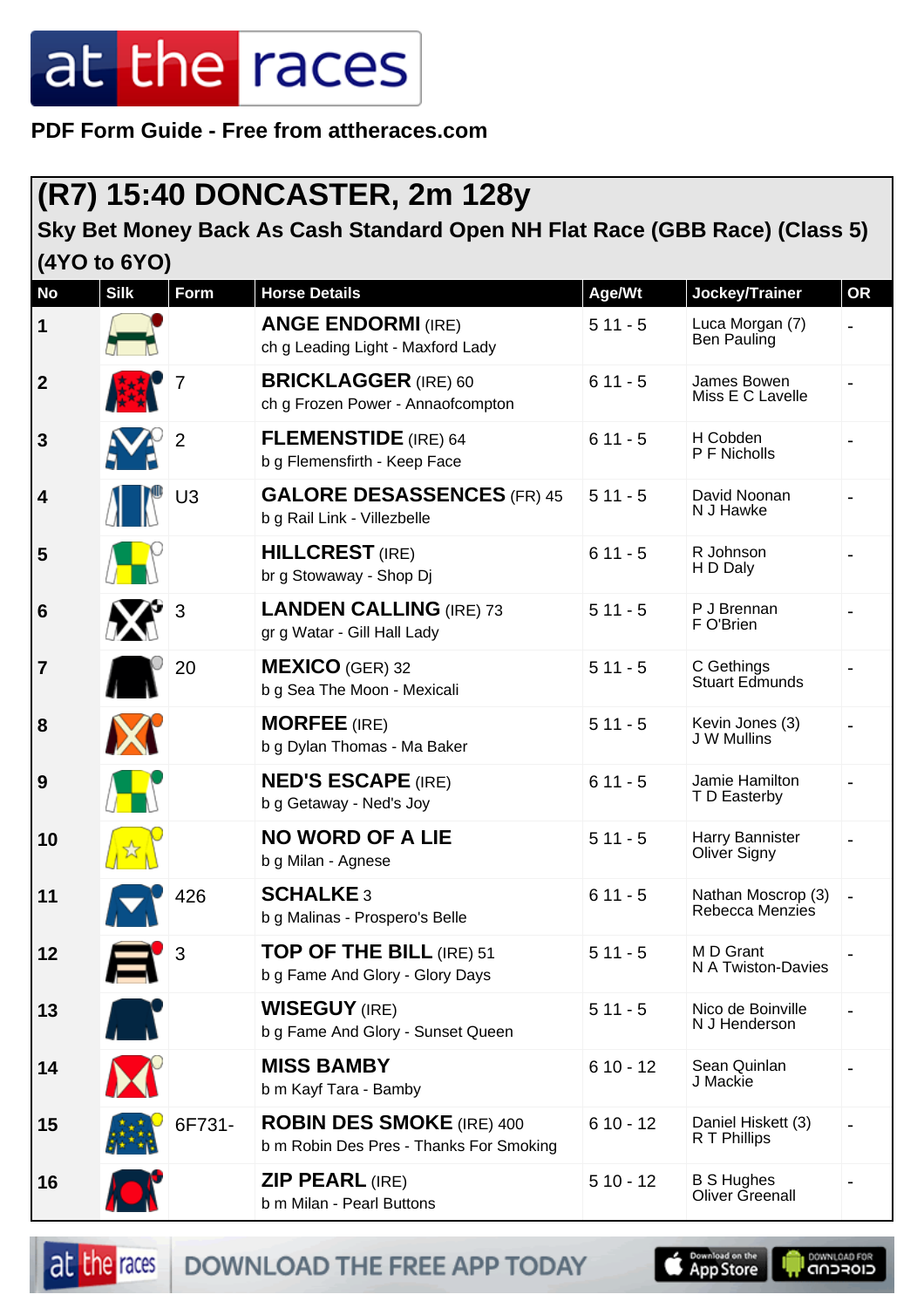**PDF Form Guide - Free from attheraces.com**

|            | (R4) 16:00 DUNDALK (A.W.), 2m<br>Crowne Plaza Hotel Dundalk Handicap (45-65) (Div 2) (Class) (4YO plus) |          |                                                                        |             |                                       |           |
|------------|---------------------------------------------------------------------------------------------------------|----------|------------------------------------------------------------------------|-------------|---------------------------------------|-----------|
| No(Dr)     | <b>Silk</b>                                                                                             | Form     | <b>Horse Details</b>                                                   | Age/Wt      | Jockey/Trainer                        | <b>OR</b> |
| 1(10)      |                                                                                                         | 4499/08- | <b>IRISH ART 47</b><br>b g Dutch Art - Slieve Mish                     | $510 - 2p1$ | Sam Ewing (7)<br><b>G</b> Elliott     | 61        |
| 2(5)       |                                                                                                         | 29062-4  | <b>BELGOPRINCE</b> (FR) 3<br>che g Prince Gibraltar - Zongoraora       | $410 - 11$  | C T Keane<br>A J Martin               | 65        |
| 3(11)      |                                                                                                         | 460000-  | <b>HEATSTROKE 47 D</b><br>b g Galileo - Walklikeanegyptian             | 99 - 13tp   | Jack Cleary (10)<br>Michael G Cleary  | 58        |
| 4(6)       |                                                                                                         | 597547-  | <b>BARE WITH ME 40</b><br>ch m Intello - Seven Veils                   | $59 - 9t$   | Siobhan Rutledge<br>(7)<br>È D Delany | 54        |
| 5(2)       |                                                                                                         | 060854-  | <b>WINSTON WOLFE 81 (12J) C</b><br>b g Sir Prancealot - Gilded Truffle | $79 - 9$    | G M Ryan<br>A McGuinness              | 54        |
| 6(1)       |                                                                                                         | 8/77000- | <b>FUTURUM REGEM 40 (16J)</b><br>b g Sir Prancealot - Desert's Queen   | $59 - 6$    | J M Sheridan (5)<br>H P Finegan       | 51        |
| 7 (4)      |                                                                                                         | 040086-  | <b>TRUMP CARD 61 C</b><br>b g Lilbourne Lad - Breach of Peace          | $89 - 5t$   | C G O'Dwyer (10)<br>C O'Dwyer         | 50        |
| 8(3)       |                                                                                                         | 00580/3- | <b>IMPORTANT MESSAGE (GB) 63</b><br>b g New Approach - Plaza           | $99 - 4$    | M A Enright<br>David Dunne            | 49        |
| 9(7)       |                                                                                                         | 1/00530- | <b>SLEEPY HEAD 24 C</b><br>b m Rip Van Winkle - Billys Dream           | $89 - 2$    | C P Hoban<br>P J Flynn                | 47        |
| 10<br>(12) |                                                                                                         | 0/00009- | MACCLIFF <sub>54</sub><br>b m Canford Cliffs - Makena                  | $59 - 0$    | M A Gallagher<br>Gerard Hussey        | 45        |
| 11(8)      |                                                                                                         | 00-0938  | <b>MAGIC SEA 63 (14J)</b><br>b g Born To Sea - Annmarie's Magic        | $69 - 0v$   | W M Lordan<br>Mrs S Dawson            | 45        |
| 12 (9)     |                                                                                                         | 20999/6  | <b>MARINO MARVEL 40 (11J)</b><br>b g Kodiac - Shimla                   | $89 - 0p$   | D E Sheehy (5)<br>Dermot McLoughlin   | 45        |
| 13<br>(13) |                                                                                                         | 0600/00- | <b>ZEEYALATER 201</b><br>b g Zebedee - Later                           | $79 - 0h$   | P A Harnett (7)<br>C Coakley          | 45        |

DOWNLOAD THE FREE APP TODAY at the races

App Store **OOWNLOAD FOR** T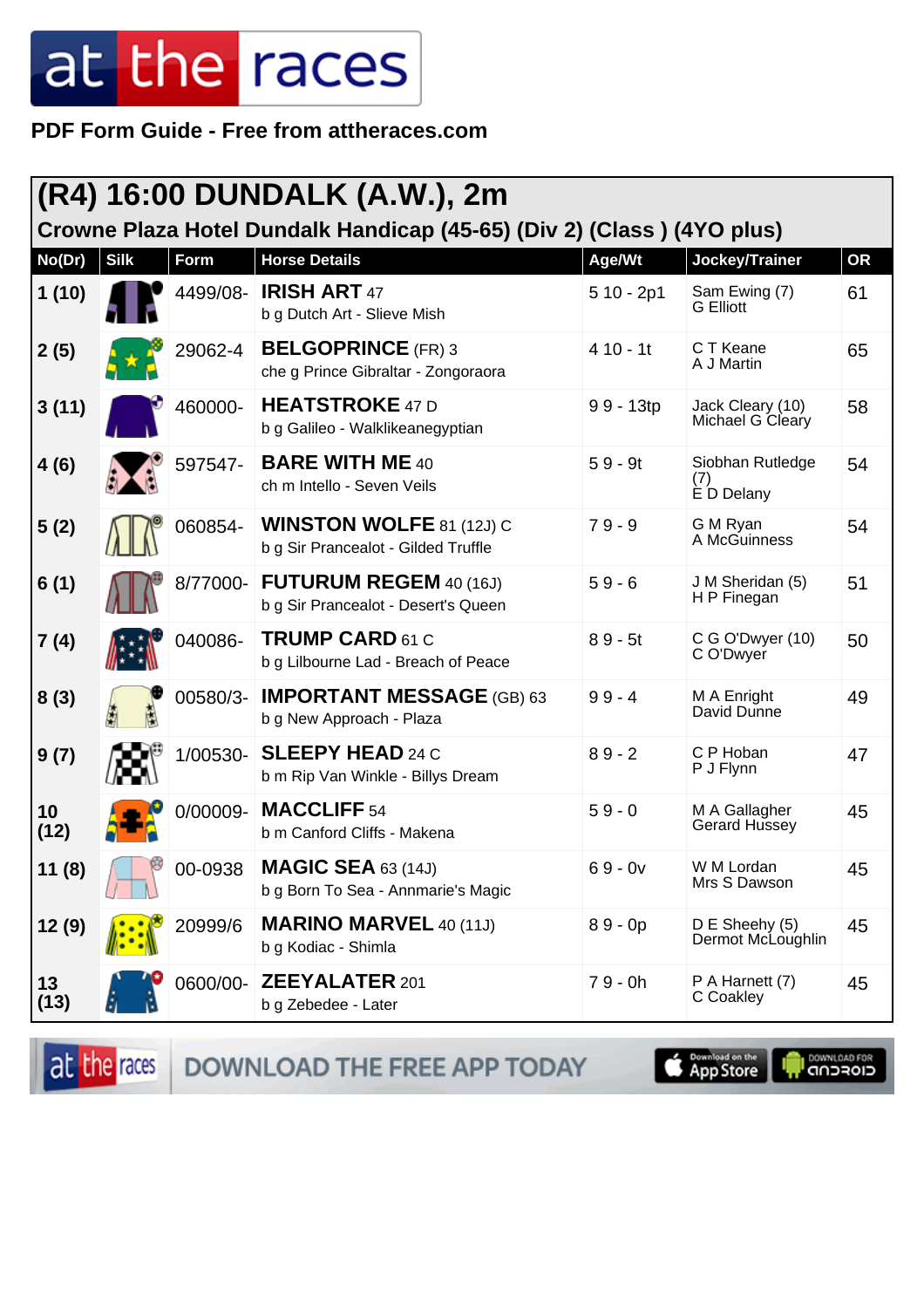**PDF Form Guide - Free from attheraces.com**

|        | (R1) 16:15 WOLVERHAMPTON (A.W.), 7f 36y |         |                                                                              |            |                                                         |           |  |
|--------|-----------------------------------------|---------|------------------------------------------------------------------------------|------------|---------------------------------------------------------|-----------|--|
|        |                                         |         | Bombardier 'March To Your Own Drum' Apprentice Handicap (Class 6) (4YO plus) |            |                                                         |           |  |
| No(Dr) | <b>Silk</b>                             | Form    | <b>Horse Details</b>                                                         | Age/Wt     | Jockey/Trainer                                          | <b>OR</b> |  |
| 1(9)   |                                         | 283382- | <b>BOLD DECISION 13</b><br>b g Zoffany - Poly Pomona                         | $59 - 7$   | Elisha Whittington<br>(3)<br>À W Carroll                | 55        |  |
| 2(8)   |                                         | 840-2   | DAAFY (USA) 10<br>b g The Factor - Ishraak                                   | $49 - 6v$  | Laura Pearson (5)<br>D Shaw                             | 54        |  |
| 3(6)   |                                         | 209007- | <b>RAADEA 57</b><br>ch g Showcasing - Dream Melody                           | $49 - 6$   | Darragh Keenan<br>M Appleby                             | 54        |  |
| 4(3)   |                                         | 622270- | <b>HEPTATHLETE</b> (IRE) 15<br>gr m Mount Nelson - Jessica Ennis             | $69 - 6p1$ | Benoit D L Sayette<br>(7)<br>Kevin Philippart De<br>Foy | 54        |  |
| 5(10)  |                                         | 32274-1 | <b>SHARRABANG</b> (EX5) 6 CD<br>b g Coach House - Dulally                    | $59 - 6$   | Faye McManoman<br>Mrs Barclay                           | 54        |  |
| 6(11)  |                                         | 486554- | <b>HABANERO STAR 22</b><br>b f Mayson - Highly Spiced                        | $49 - 5$   | Callum Hutchinson<br>(7)<br>Miss Gay Kelleway           | 53        |  |
| 7(5)   |                                         | 98800-5 | <b>VIOLA PARK 5 CD</b><br>b g Aqlaam - Violette                              | 79 - 2p    | <b>William Cox</b><br>R Harris                          | 50        |  |
| 8(7)   |                                         | 09944-4 | <b>ONE ONE SEVEN (IRE) 6 C</b><br>b g Arcano - Maany                         | $58 - 12$  | Harry Russell (3)<br>Antony Brittain                    | 46        |  |
| 9(12)  |                                         | 807257- | <b>BILLYOAKES</b> (IRE) 23 CD<br>b g Kodiac - Reality Check                  | $98 - 12p$ | George Rooke (3)<br><b>Ollie Pears</b>                  | 46        |  |
| 10(2)  |                                         | 077952- | <b>GONZAGA 12</b><br>b g Oasis Dream - Symposia                              | $68 - 12p$ | Laura Coughlan (5)<br>J A Bennett                       | 46        |  |
| 11(1)  |                                         |         | 5/2003-6 RED SKYE DELIGHT (IRE) 6<br>gr m Clodovil - Sole Bay                | $58 - 12$  | (7)<br>Micky Hammond                                    | 46        |  |
| 12(4)  |                                         | 340344- | LADY FATMA (USA) 12<br>gr f Cross Traffic - Elusive Lady                     | $48 - 12b$ | D E Hogan<br>M Botti                                    | 46        |  |
|        |                                         |         |                                                                              |            |                                                         |           |  |

Long Handicap: Red Skye Delight 8 - 11, Lady Fatma 8 - 11

at the races

DOWNLOAD THE FREE APP TODAY

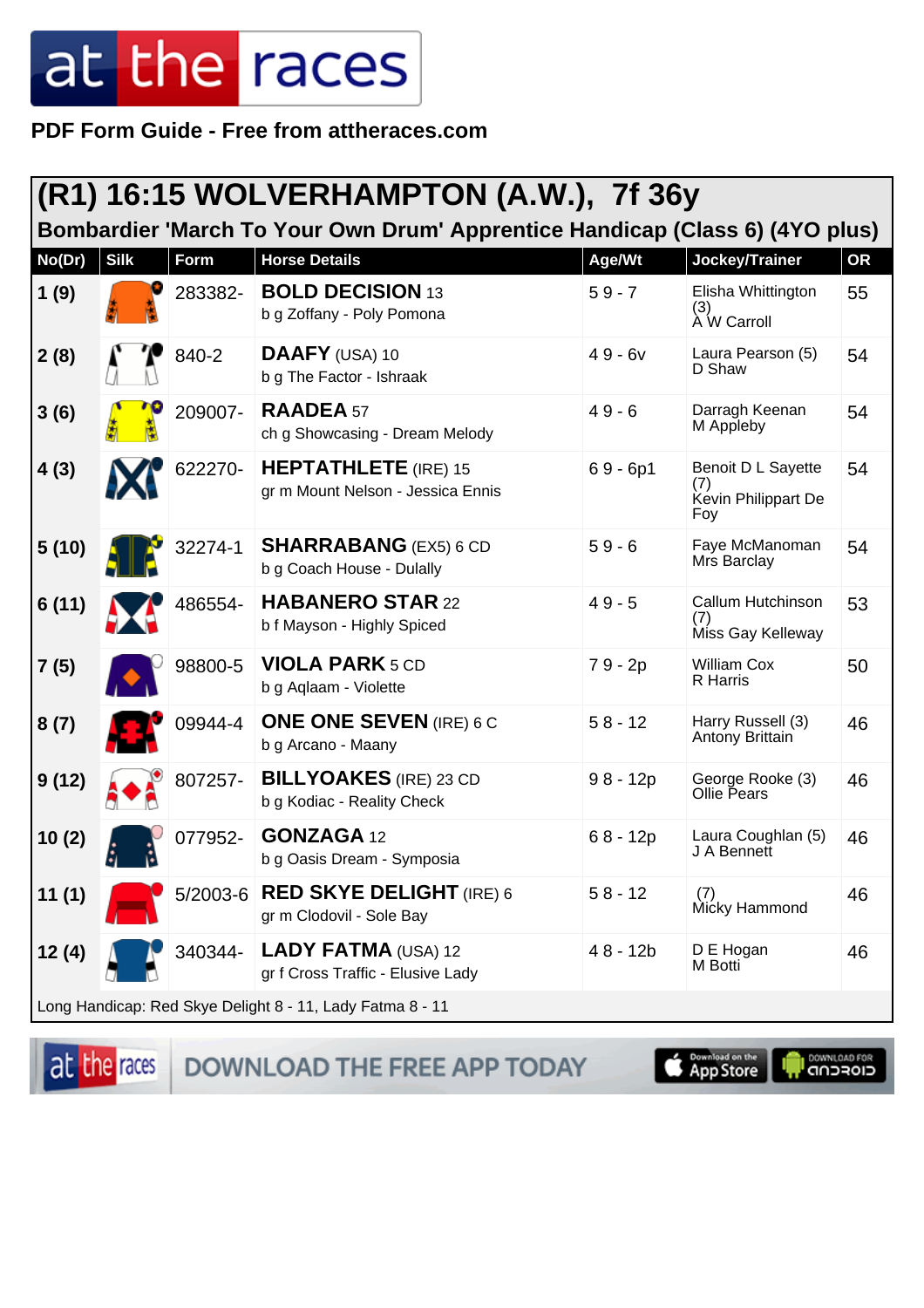**PDF Form Guide - Free from attheraces.com**

### **(R5) 16:30 DUNDALK (A.W.), 6f**

#### **HOLLYWOODBETS HORSE RACING AND SPORTS BETTING Maiden (Class ) (4YO**

| plus)      |             |             |                                                                   |              |                                                 |           |
|------------|-------------|-------------|-------------------------------------------------------------------|--------------|-------------------------------------------------|-----------|
| No(Dr)     | <b>Silk</b> | <b>Form</b> | <b>Horse Details</b>                                              | Age/Wt       | Jockey/Trainer                                  | <b>OR</b> |
| 1(17)      |             |             | <b>BROTHER IN LAW (GB)</b><br>br g Lethal Force - High Class Girl | $49 - 9$     | D P McDonogh<br><b>K P Cotter</b>               |           |
| 2(11)      |             | $6-$        | <b>HOWYOULIKETHAT 47</b><br>b g Requinto - Alexander Express      | $49 - 9$     | <b>G F Carroll</b><br><b>G P Cromwell</b>       |           |
| 3(4)       |             | 600028-     | <b>LANSING 47</b><br>b c Toronado - Albaspina                     | $49 - 9v1$   | D W O'Connor (3)<br>D Marnane                   | 61        |
| 4(16)      |             | 7-          | <b>OTTAWA FIRE 47</b><br>br g Anjaal - Little Italy               | $49 - 9h1$   | P J Carberry<br><b>Edmond Daniel</b><br>Linehan |           |
| 5(13)      |             | 3520/8-9    | <b>UPSTATE NEW YORK 3</b><br>g g No Nay Never - Mizayin           | $49 - 9$     | R C Colgan<br>D English                         | 75        |
| 6(9)       |             | 09/000-     | <b>WISHBONE 66</b><br>bay g Footstepsinthesand - Royale Life      | $59 - 9$     | J A Heffernan<br>J J Lambe                      |           |
| 7(5)       |             | 505322-     | <b>WOODROW</b> 26 BF<br>b c Ivawood - Stormy Larissa              | $49 - 9$     | R P Cleary<br>C W J Farrell                     | 65        |
| 8(6)       |             | 053328-     | ABEONA 24<br>b f Acclamation - Twinkling Ice                      | $49 - 4$     | C D Hayes<br>S Lynam                            | 70        |
| 9(2)       |             | $67 -$      | <b>BELPER ROSE 49</b><br>b m High Chaparral - Tempura             | $69 - 4$     | C T Keane<br>N Meade                            |           |
| 10(3)      |             | 00/00-      | <b>DREAM ANGLE 142</b><br>b m Dream Ahead - New Spirit            | $59 - 4h1t1$ | James J Doyle<br>Denis Hogan                    |           |
| 11(7)      |             | ი-          | <b>EDRINE 47</b><br>b f Dragon Pulse - Bethal                     | $49 - 4$     | G M Ryan<br>Mark Fahey                          |           |
| 12<br>(14) |             | 823622-     | <b>GLOW WORM 70</b><br>b f Epaulette - Sovereign Street           | $49 - 4b$    | J M Sheridan (5)<br>Jack W Davison              | 69        |
| 13(1)      |             | 832/376-    | <b>PAYCHECK</b> (GB) 81<br>ch f Raven's Pass - Fibou              | $49 - 4$     | C J MacRedmond<br>(7)<br>À McGuinness           | 67        |
| 14<br>(10) |             |             | <b>VENTO DEL DRAGO</b><br>b f Dragon Pulse - Controvento          | $49 - 4$     | M A Gallagher<br>Miss Katy Brown                |           |
| 15<br>(15) |             | 7-          | WEE PABLO 31<br>gre g Zebedee - Hilltown Gal                      | $49 - 9$     | Reserve 1<br>P Martin                           |           |
| 16<br>(12) |             | 2580/06-    | <b>GATWICK KITTEN (USA) 65</b><br>b g Kitten's Joy - Maibaby      | 49 - 9h1     | Reserve 2<br>D K Weld                           | 67        |
|            |             |             |                                                                   |              |                                                 |           |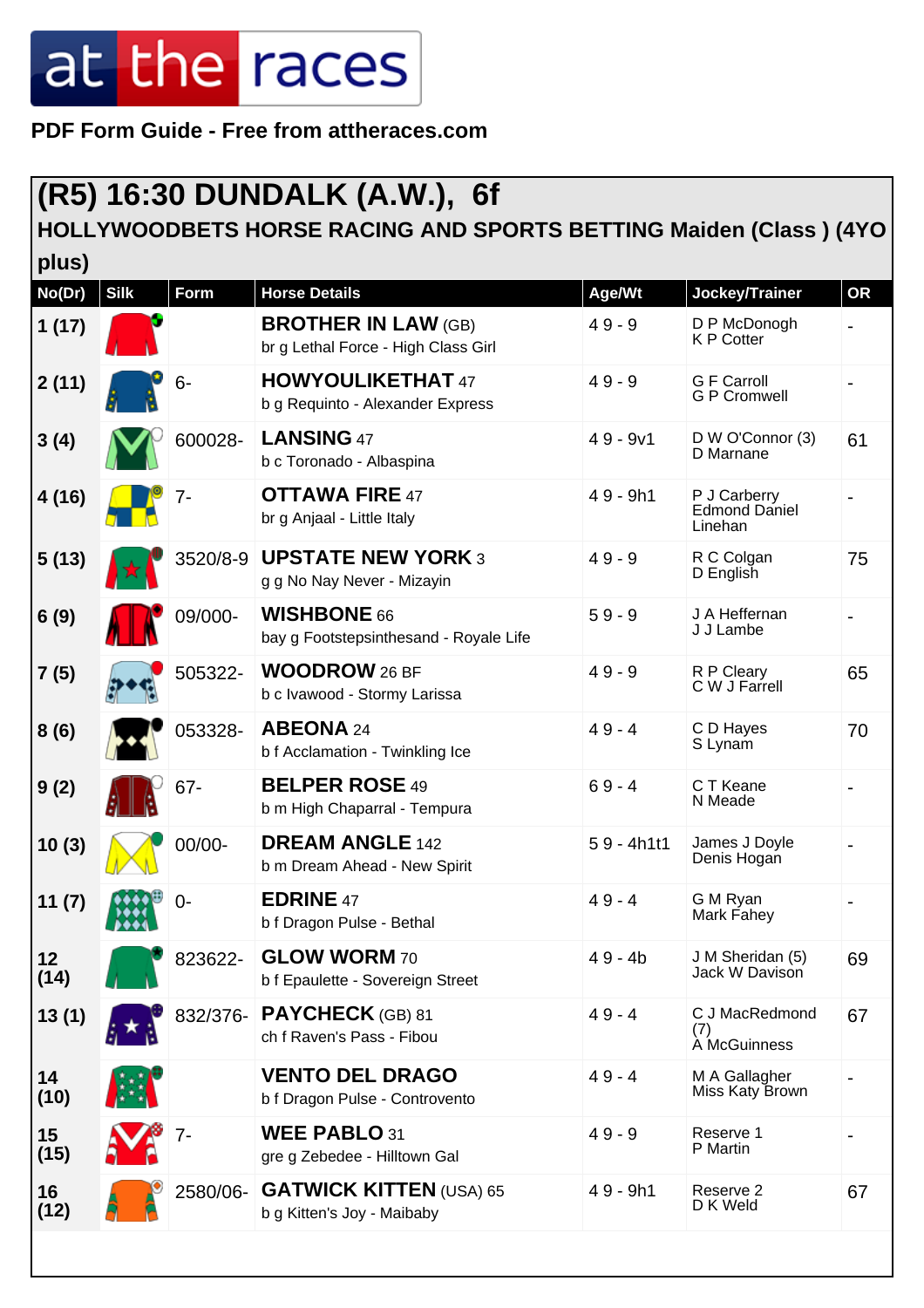| 17(8) |  | $\blacksquare$ 27/0000- MIENVEE FLYER (GB) 83<br>b f Pivotal - Blue Aegean | 49-4 | Reserve 3<br>T Cooper | 60 |
|-------|--|----------------------------------------------------------------------------|------|-----------------------|----|
|       |  |                                                                            |      |                       |    |

|  | at the races DOWNLOAD THE FREE APP TODAY | App Store <b>App Store</b> |  |
|--|------------------------------------------|----------------------------|--|
|--|------------------------------------------|----------------------------|--|